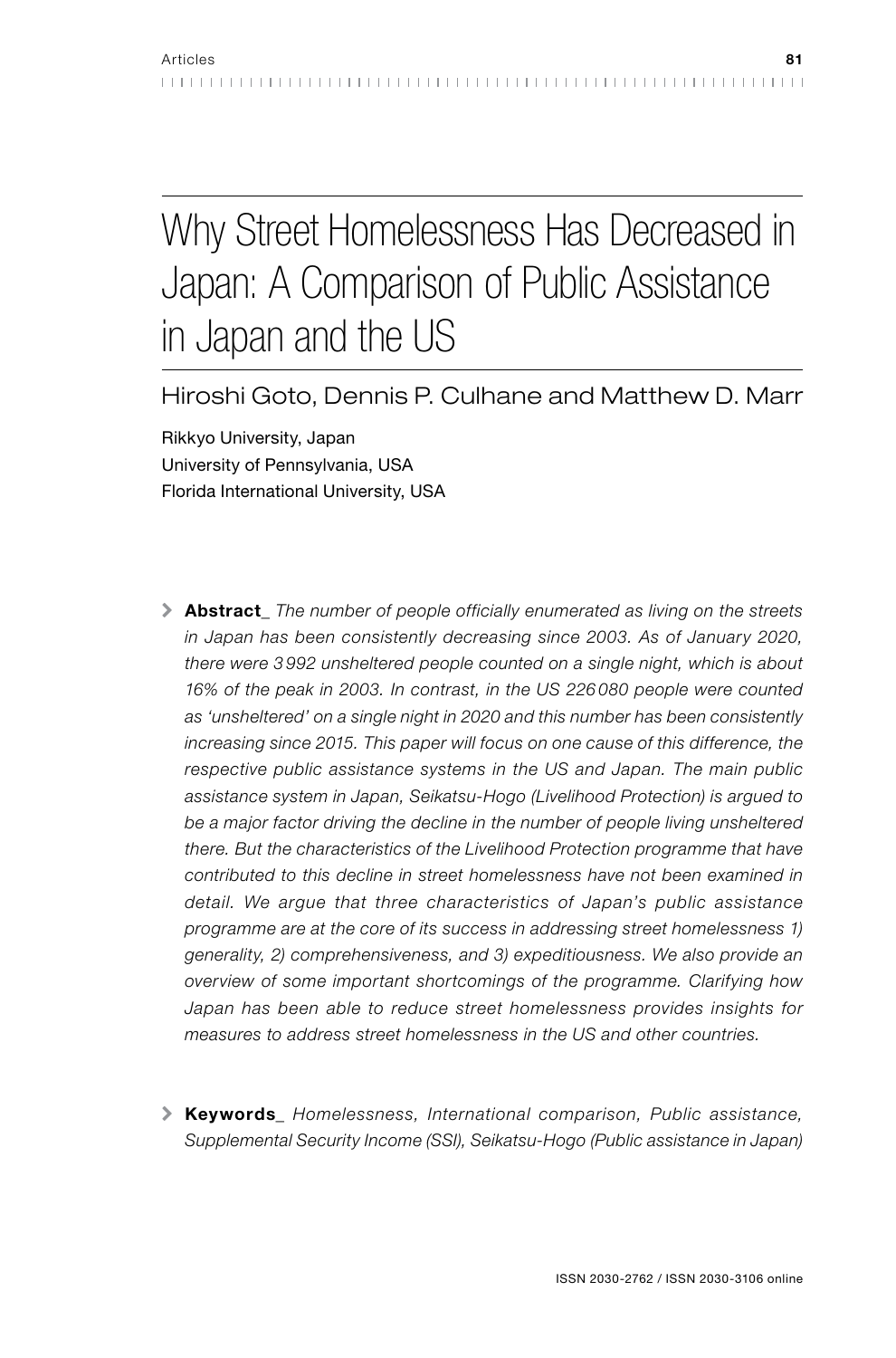## Background and Purpose of This Study

Addressing homelessness has become a common and difficult challenge for countries around the world. For instance, in the United States (US) around 580000 people were counted as experiencing homelessness on a single night in January, 2020. Of these, around 226000 people were unsheltered and this number has been consistently increasing since 2015. According to the latest statistics, the total number of people experiencing homelessness increased by 2% between 2019 and 2020, while the rate of homelessness (measured as the share of people experiencing homelessness as a percent of the total population) increased by 4% over this period (OECD, 2021). In contrast, in Japan, since the enactment of the "Act on Special Measures concerning Assistance in Self-Support of Homeless" in 2002, and the beginning of a nationwide survey of homelessness, the number of people living on the streets has been consistently decreasing. As of January 2020, there were 3992 people experiencing unsheltered homelessness, which is about 16% of the peak in 2003. Figure 1 shows trends in the number of people living on the streets in both countries.

Figure 1: Comparison of the number of people experiencing street-level homelessness in Japan and the United States (The US Department of Housing and Urban Development (HUD) (2021) / Kousei Rōdō Sho (Japan's Ministry of Health, Labor, and Welfare (2013-2020)).

| <br> |   |  |  |
|------|---|--|--|
|      | ↖ |  |  |
|      |   |  |  |
|      |   |  |  |
|      |   |  |  |
|      |   |  |  |

2003 2007 2008 2009 2010 2011 2012 2013 2014 2015 2016 2017 2018 2019 2020

 $\blacksquare$  Japan  $\blacksquare$  U.S.A.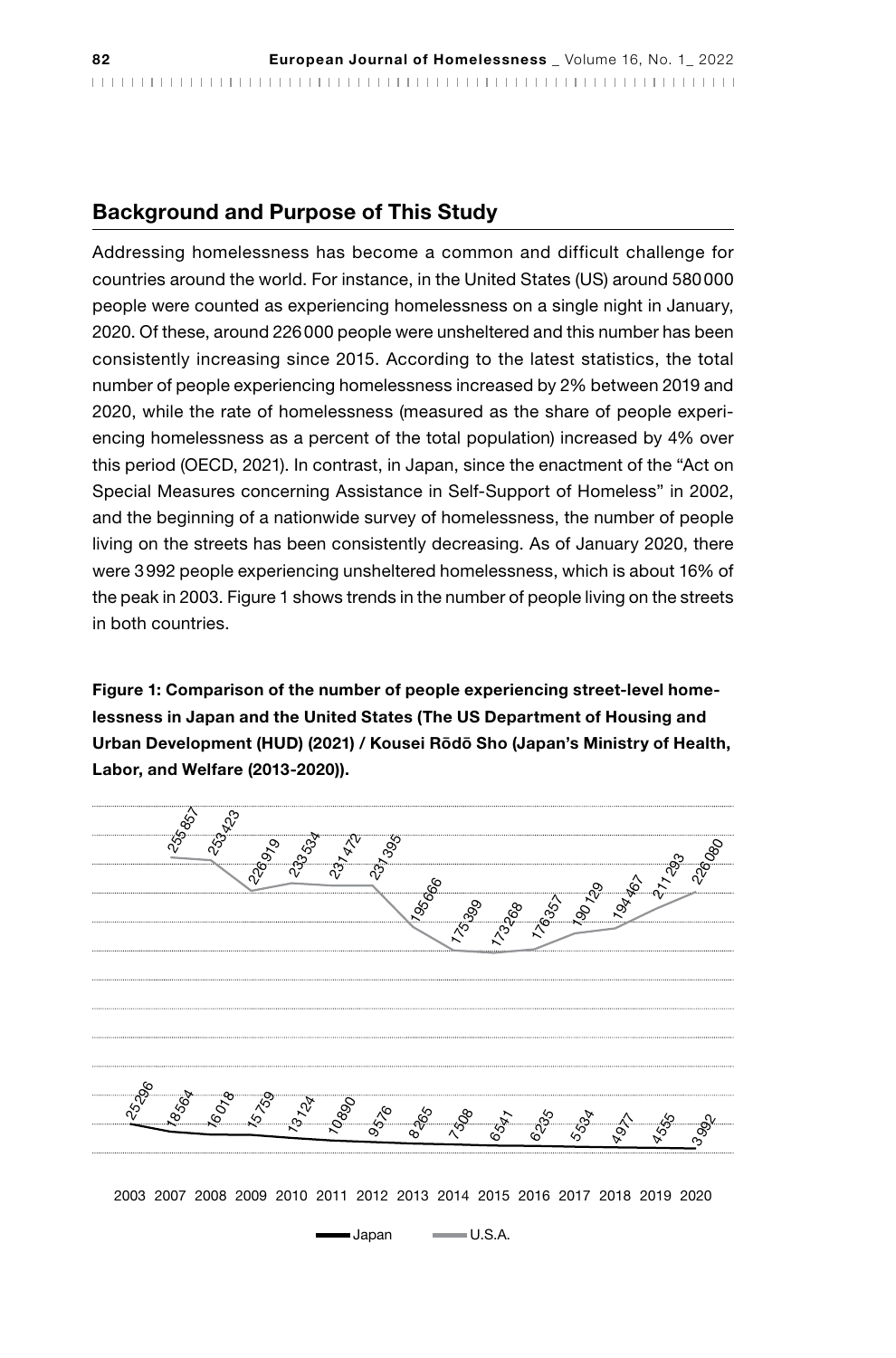If the reduction in the number of people experiencing unsheltered homelessness is to be taken as an indicator for evaluating policies addressing homelessness, Japan can be seen as a success story, whereas the US, which made significant gains from 2007-2015, has experienced a reversal of its success.

There are various factors behind the increase and decrease in both countries in the number of people who experience homelessness, including the roles of private support (family), labour market trends, the amount of affordable housing, and the existence of support groups such as NGOs. This paper will focus on one factor, the public assistance system. Reforms to the main public assistance system in Japan, "Seikatsu-Hogo" (Livelihood Protection), have been argued to be behind the decline in the number of people experiencing street homelessness there (Yamada, 2009). However, which characteristics of Japan's public assistance have contributed to the decline have not been examined in detail.

The purpose of this paper is to discuss what features of Japan's public assistance system have contributed to the decline in street homelessness, comparing it to the public assistance system in the US, where the number of people experiencing homelessness, especially street homelessness, is increasing. Clarifying how Japan has been able to reduce homelessness could provide suggestions for homelessness measures in the US and other countries.

As a side note, in the US, the situations of people experiencing homelessness and the content and operation of support systems differ from state to state. The number of people experiencing street homelessness in Japan also varies from region to region, and as we will discuss later, the amount of public assistance provided also varies from region to region. Therefore, in this paper, taking into account the size of the population, the number of people experiencing homelessness, and the size of the city, a comparison will be made between Los Angeles, which has been called the "homeless capital of the US" (Dozier 2022: 2), and Tokyo (23 wards), which has the largest number of people experiencing unsheltered homelessness in Japan.

## Why Focus on Street-Level Homelessness? An Overview of Homelessness in Los Angeles and Tokyo

As mentioned in the previous section, we focus our analysis on the decline in street-level homelessness, rather than on all people experiencing homelessness more broadly defined. The reason for this is that the way homelessness is defined under Japanese law is limited to street-level homelessness.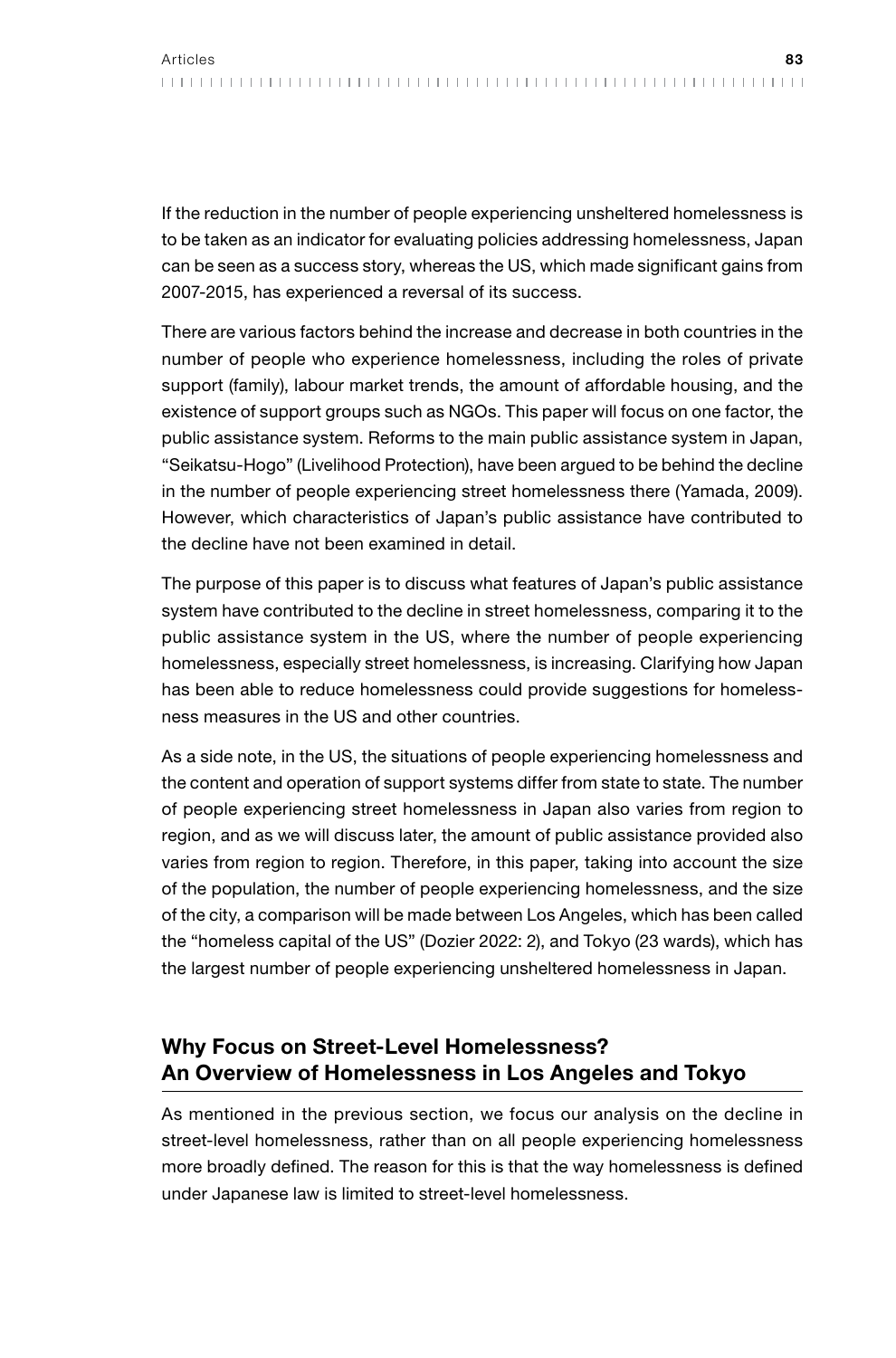The act passed in 2002 in Japan defines homelessness as follows. "The homeless are those who reside in facilities such as urban parks, riverbanks, roads and railway stations for no valid reason and conduct their daily lives there."

Applying this definition to ETHOS (European Typology of Homelessness and housing exclusion), which is often referred to when discussing topics related to homelessness and includes four conceptual categories (Roofless, Houseless, Insecure, and Inadequate), Japan's definition falls into the "Roofless" category. This is operationally defined as "people living rough".

From this perspective, it is clear that the definition of homelessness in Japan is narrow.<sup>1</sup> In this sense, the decrease in street-level homelessness in Japan does not, of course, directly imply a decrease in the overall number of people experiencing homelessness. In fact, a recent survey of 50000 people over the age of 18 living in the 10 prefectures with the highest number of people experiencing street-level homelessness in Japan found that as many as 6% experienced street-level homelessness, "houselessness," or "insecurity" as defined by the ETHOS conceptual categories (Zenkoku Hōmuresu Shien Network, 2020). Therefore, it is also necessary for Japan to expand the perception and legal definition of homelessness to match the actual situation, and then to consider how to deal with the problem. However, given that data available since Japan's homelessness measures are limited to street-level homelessness, and given that the US is struggling to reduce street-level homelessness, the analysis here will consider a reduction in street-level homelessness as one tentative outcome of homelessness measures.

Figure 2 shows the overview of homelessness in Los Angeles (County) and 23 wards of Tokyo. Similar to the national level comparison seen in Figure 1, Los Angeles is on the rise, while Tokyo is on the decline*.*

*<sup>1</sup>* The same point is made in the discussion by Iwata (2021a) and Kakita (2020). Iwata points out the following. "It is important to examine why Japan's homelessness policy has focused only on people sleeping rough and has proposed individual's independence through employment as a solution, rather than conceptualizing homelessness from the structural perspective of 'secure and adequate housing' being threatened."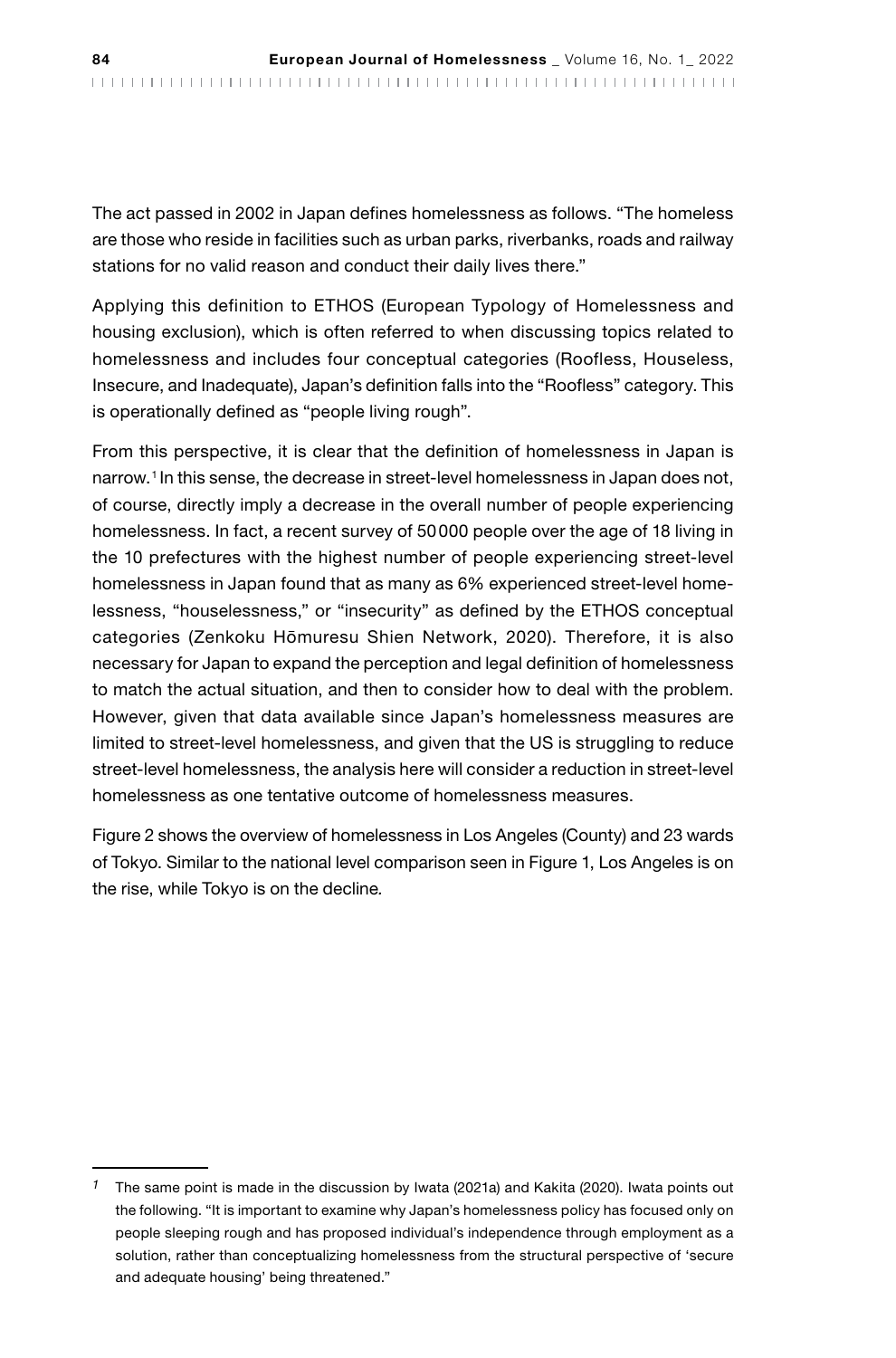Figure 2: The number of People Experiencing Unsheltered Homelessness in Los Angeles County and the 23 wards of Tokyo (2016-2020) (Los Angeles Homeless Services Authority Homepage / Kousei Rōdō Sho (Japan's Ministry of Health, Labor, and Welfare (2013-2020)).



Table 1 shows the demographics of unsheltered homelessness in Los Angeles and Tokyo in 2020. Here, we focus on gender, age, length of homelessness, and health and disability status.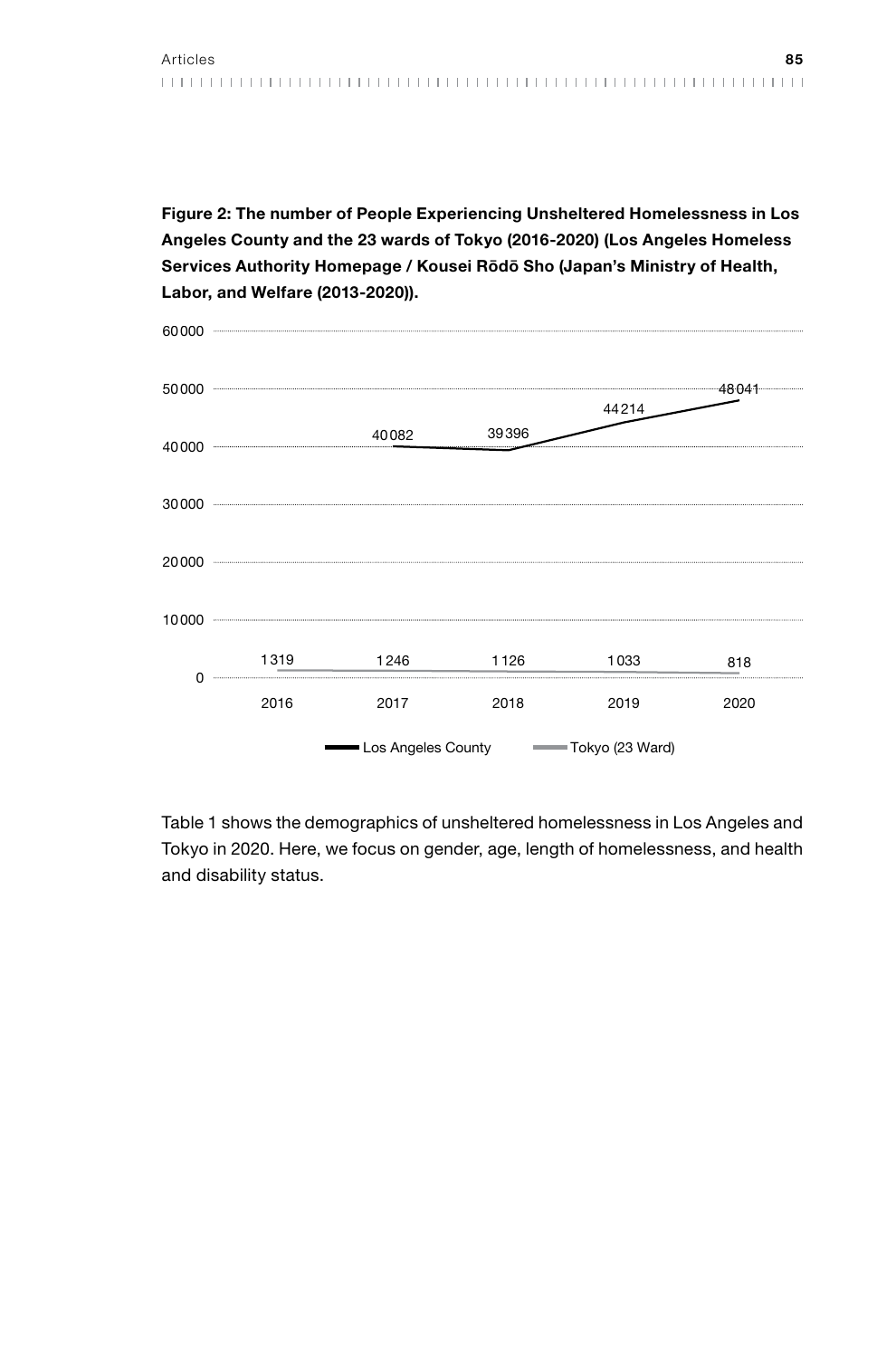Table 1. Demographics of Unsheltered Homelessness in Los Angeles County and the 23 wards of Tokyo (Los Angeles Homeless Services Authority Homepage / Kousei Rōdō Sho (Japan's Ministry of Health, Labor, and Welfare (2013-2020) / Tokyo-To Fukushi Hokenkyoku (Tokyo Metropolitan Bureau of Social Welfare and Public Health (2019)).

|                                                                            | Los Angeles (County) | Tokyo (23 Wards) |  |
|----------------------------------------------------------------------------|----------------------|------------------|--|
| People Experiencing Unsheltered Homelessness (2020)                        | 48041                | 818              |  |
| Gender (2020)                                                              |                      |                  |  |
| Male                                                                       | 72.3                 | 96.5             |  |
| Female                                                                     | 26.0                 | 3.5              |  |
| Gender Non-Binary                                                          | 1.4                  | N/A              |  |
| Transgender                                                                | 0.3                  | N/A              |  |
| Age (From here, Los Angeles [County] (2020) / Tokyo data from 2016, n=367) |                      |                  |  |
| Under 18                                                                   | 3.6                  | N/A              |  |
| 18-24                                                                      | 5.2                  | N/A              |  |
| 25 and over                                                                | 91.3                 | N/A              |  |
| Under 40                                                                   | N/A                  | 1.4              |  |
| $40 - 49$                                                                  | N/A                  | 10.4             |  |
| 50-59                                                                      | N/A                  | 28.7             |  |
| 60-69                                                                      | N/A                  | 41.3             |  |
| 70 and over                                                                | N/A                  | 18.0             |  |
| <b>HOUSEHOLD COMPOSITION</b>                                               |                      |                  |  |
| Individuals (those not in family units)                                    | 93.6                 | 100.0            |  |
| CHRONIC HOMELESSNESS                                                       |                      |                  |  |
| Percentage of total unsheltered                                            | 47.5                 | 87.3             |  |
| <b>HEALTH &amp; DISABILITY</b>                                             |                      |                  |  |
| Substance Use Disorder                                                     | 31.0                 | N/A              |  |
| <b>HIV/AIDS</b>                                                            | 1.9                  | N/A              |  |
| Serious Mental Illness                                                     | 25.3                 | N/A              |  |

In terms of gender, in Los Angeles, around 70% of the population experiencing unsheltered homelessness is male and 26% female, while in Tokyo, 95% of the population is male (in Japan, the survey was conducted visually and data on nonbinary gender were not collected). As for age, in Los Angeles, the age categories published at the county level are very large and difficult to compare, so we also look at data from the City of Los Angeles (Table 2).

| Table 2. Age of People Experiencing Unsheltered Homelessness in the City of Los |
|---------------------------------------------------------------------------------|
| Angeles, 2020. (n=28852)                                                        |

| Under 18    | 2.9  |
|-------------|------|
| $18 - 24$   | 5.6  |
| 25-54       | 63.6 |
| 55-61       | 16.8 |
| 62 and over | 10.9 |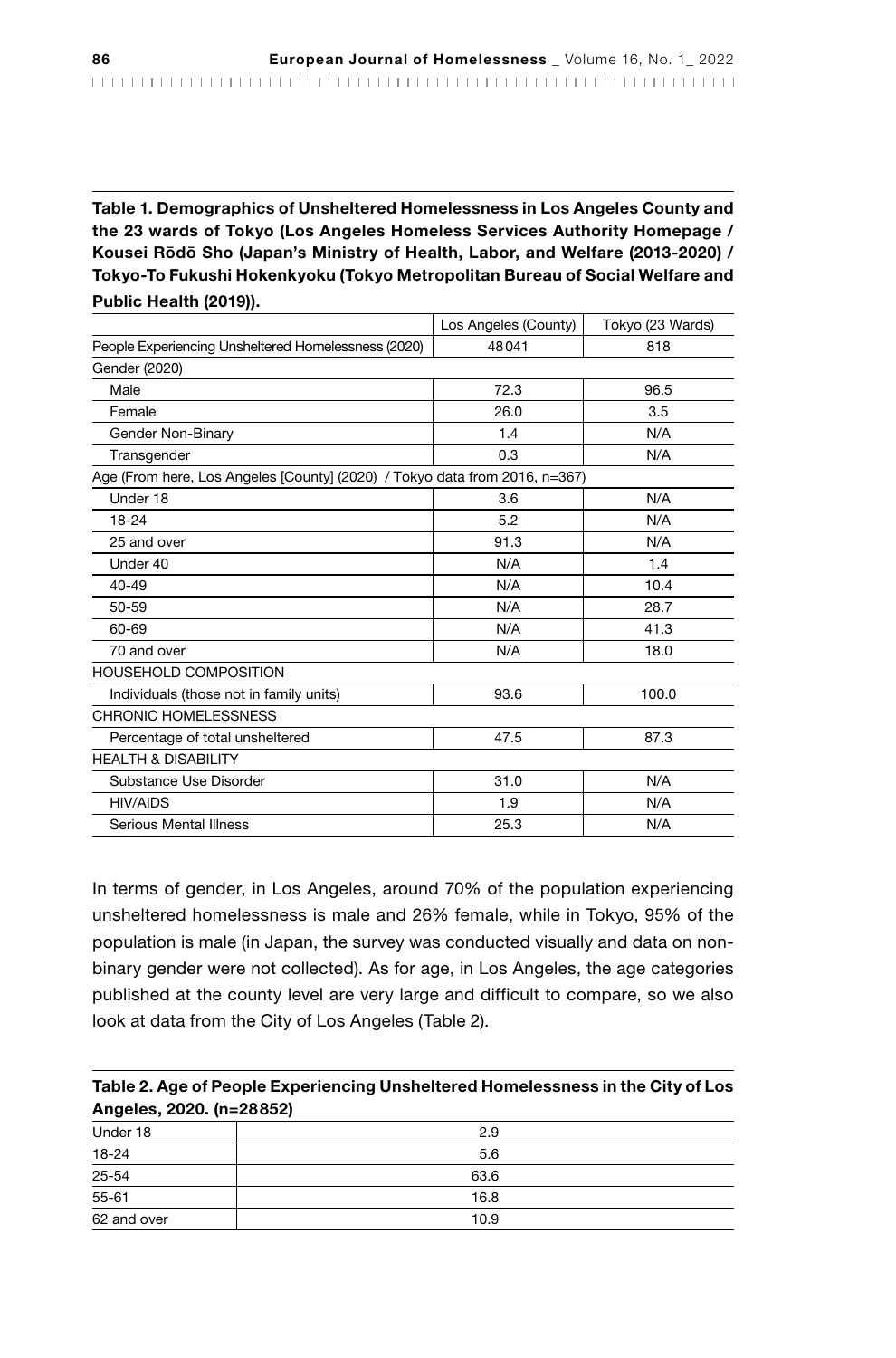In Los Angeles, the majority of the population is in the adolescent to middle-aged age groups. In Japan, however, the proportion of elderly people aged 60 and above is high at just under 60% of the total. The percentage of people who have experienced homelessness for more than one year is around 50% in Los Angeles, but around 90% in Japan, indicating that the situation in Japan is more serious in terms of prolonged homelessness. In terms of health status and disability, the percentage of Los Angeles' population experiencing unsheltered homelessness with substance use disorders and serious mental illnesses is around 30% each (with some overlap). We do not have similar data from Japan. However, according to a survey conducted in one of Tokyo's 23 wards, 50 out of 80 people living on the streets were reported to have some symptoms of mental illness (Morikawa et al., 2011). In that sense, it is expected that there is a large percentage of people experiencing unsheltered homelessness that have symptoms of mental illness in Japan. However, these data were collected through a questionnaire called the Mini-International Neuropsychiatric Interview (MINI), which was developed to screen for psychiatric disorders broadly. In our interview and ethnographic research on homelessness in both countries, fewer people have reported or displayed symptoms of severe mental illness in Japan. This is likely due to much higher rates of institutionalisation for severe mental illness in Japan (Marr, 2015).

## An Overview of the US Public Assistance System: Why Focus on SSI?

In the US, various cash benefits programmes are available to people experiencing poverty and homelessness, such as Temporary Assistance for Needy Families (TANF) and Supplemental Security Income (SSI). Also, some states have General Assistance or General Relief (GA or GR), a modest cash assistance programme for nonworking adults who are not otherwise receiving SSI. The names of these programmes vary from state to state.

About 37% of people experiencing homelessness in the US have serious physical or mental health problems (HUD, 2010). As shown in Table 1, the percentage of people with serious mental disorders among the unsheltered in Los Angeles is 25.8%. In addition, among people experiencing homelessness in Los Angeles, including those on the streets, the number of people over the age of 65 is expected to increase 2.5 times between 2017 and 2030 (Culhane et al., 2019).

Among the cash benefits mentioned above, those eligible for SSI are the elderly aged 65 and above and those with disabilities as defined by the Social Security Administration (SSA). In addition, as will be explained later, the benefit level (approximately \$1000 per month in California) is considerably higher than the level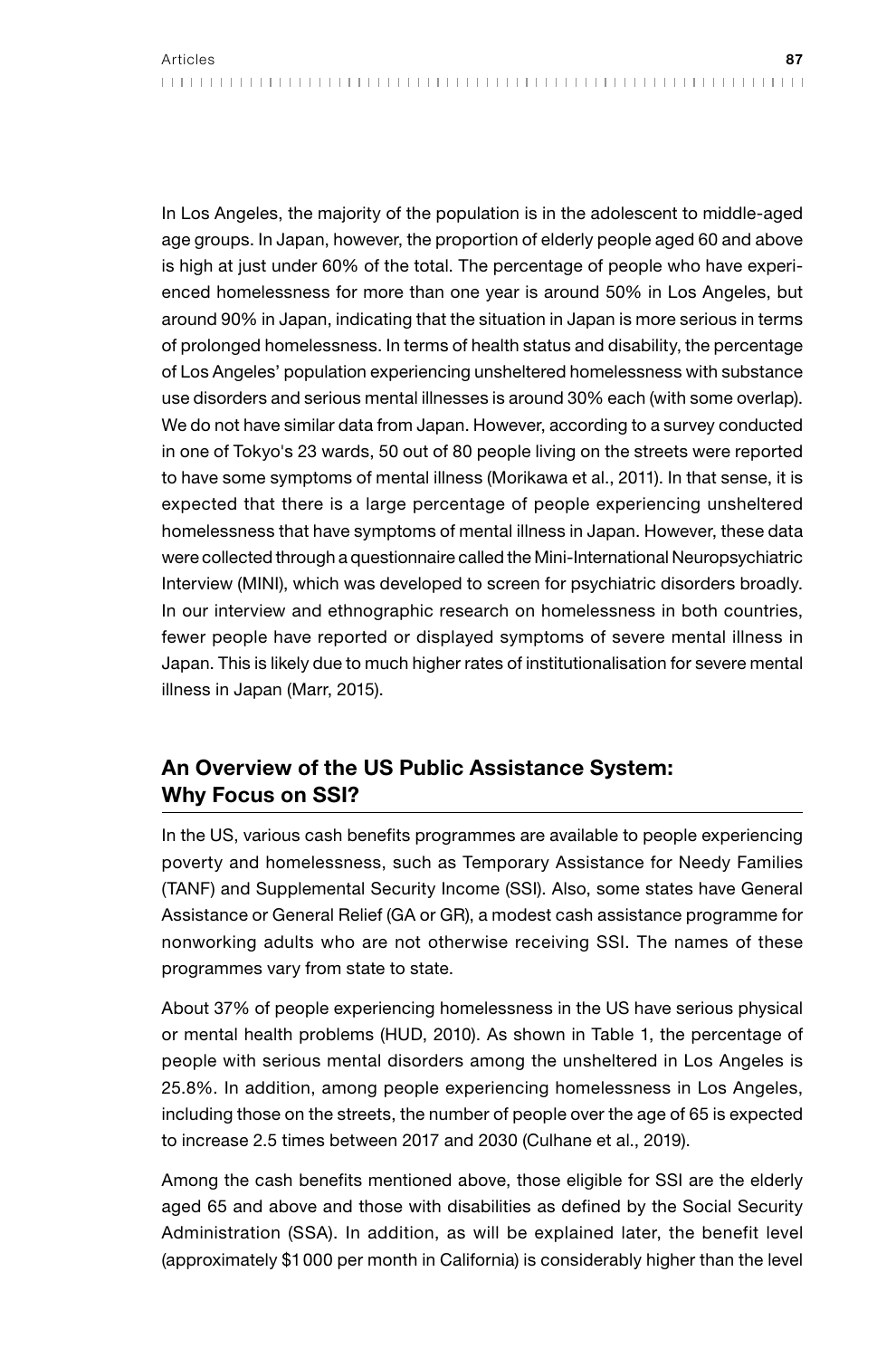of GR provided in Los Angeles (\$221 per month). In that sense, it can be said that SSI is one of the most important programmes to help people get off from street in the US. TANF (or "CalWORKs" in California) is comparable to SSI in terms of benefit levels, but this programme is designed for households with children and is only applicable to a small percentage of people experiencing unsheltered homelessness, which is mostly single-person households. In addition, SSI is administrated under the responsibility of the Federal Government. Noda (2007) has pointed out that this system is similar to that of Japan's public assistance.

In the following section, we compare SSI with Japan's public assistance programme, Seikatsu-Hogo (Livelihood Protection), and analyse which characteristics of the Japanese programme are likely to have been most effective in reducing unsheltered homelessness in Japan.

## Comparison of SSI (Los Angeles) and Livelihood Protection (Japan)

Table 3 shows a comparison between SSI in the US and "Seikatsu-Hogo" (Livelihood Protection) in Japan. The comparison here is made from three perspectives. The first is eligibility requirements, the second is benefit level and relationship with other systems, and the third is time for certification.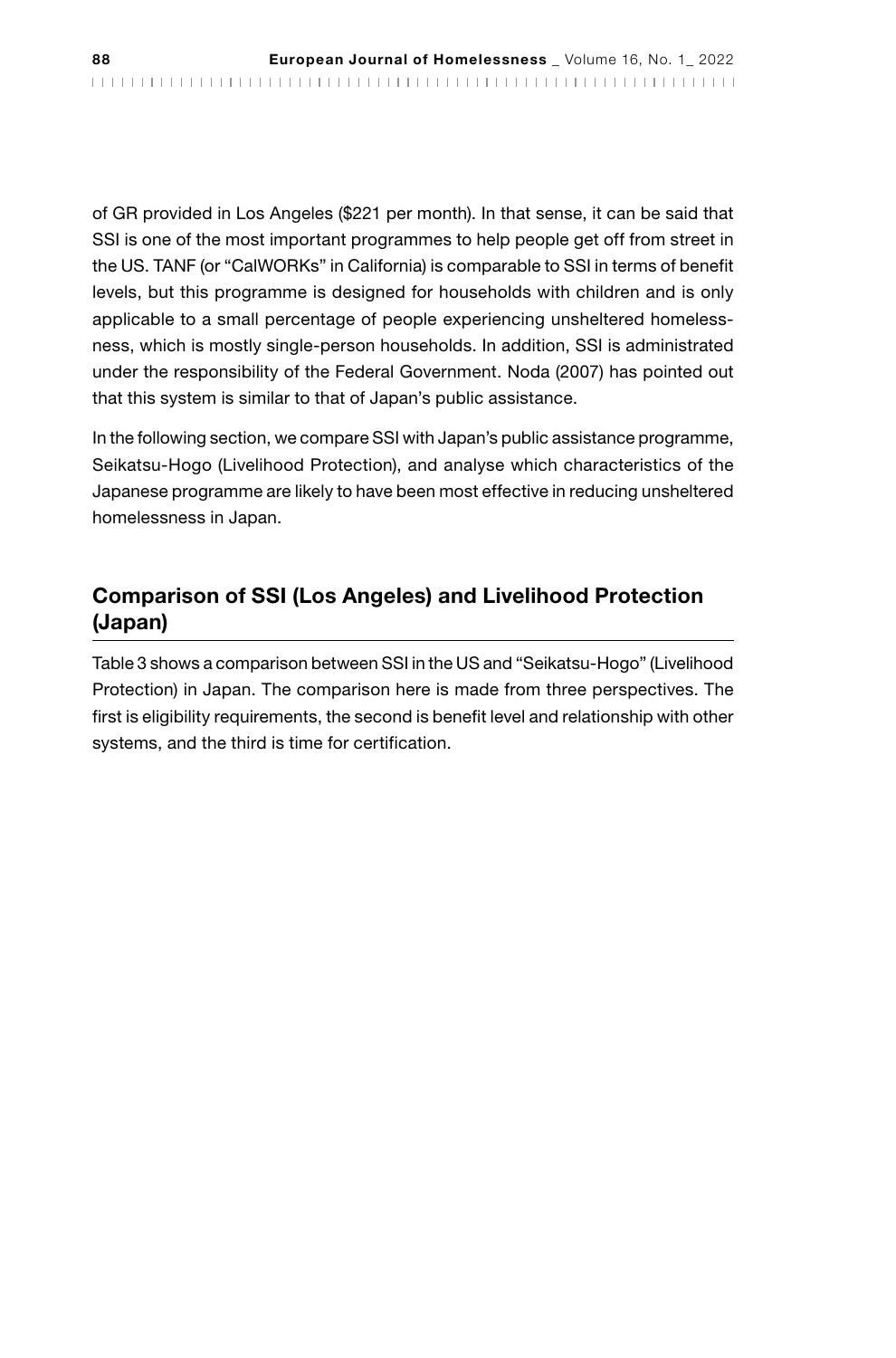|                                                   |                                                                                                                                                                                                                                                                                                                             |                                                                                                                                                                                                                                                                                                           | Table 3 Comparison of SSI (US, Los Angeles) and Livelihood Protection (Japan, Tokyo)                                                                                                                                                                                          |
|---------------------------------------------------|-----------------------------------------------------------------------------------------------------------------------------------------------------------------------------------------------------------------------------------------------------------------------------------------------------------------------------|-----------------------------------------------------------------------------------------------------------------------------------------------------------------------------------------------------------------------------------------------------------------------------------------------------------|-------------------------------------------------------------------------------------------------------------------------------------------------------------------------------------------------------------------------------------------------------------------------------|
|                                                   |                                                                                                                                                                                                                                                                                                                             | SSI (US, Los Angeles)                                                                                                                                                                                                                                                                                     | Livelihood Protection (Seikatsu-Hogo)<br>(Japan, Tokyo)                                                                                                                                                                                                                       |
| Eligibility requirements                          | Attribute<br>• Be either a US citizen or national.<br>or a qualified alien.<br>• Reside in one of the 50 States, the<br>District of Columbia, or the<br>Northern Mariana Islands.<br>Not be absent from the US for a full<br>٠<br>calendar month or 30 or more<br>consecutive days.<br>• Age 65 or older or Blind/Disabled. |                                                                                                                                                                                                                                                                                                           | • In poverty - below a particular<br>income level (provided based on a<br>requirement that a person who is<br>living in poverty shall utilise his/her<br>assets, abilities and every other<br>thing available to him/her for<br>maintaining a minimum standard of<br>living.) |
|                                                   | Assets                                                                                                                                                                                                                                                                                                                      | • Has limited income.<br>• Has limited resources.                                                                                                                                                                                                                                                         | • Has limited income.<br>• Has limited resources.                                                                                                                                                                                                                             |
|                                                   | Exclusion                                                                                                                                                                                                                                                                                                                   | • If the disability is based on<br>alcoholism or drug addiction alone.<br>• Any month in which you're in prison<br>or jail, have an outstanding warrant<br>for a violation of a parole or<br>probation order, or are a fleeing<br>felon.<br>• After you are outside the country<br>for more than 30 days  | • Non-discrimination and equality                                                                                                                                                                                                                                             |
| Benefit level and relationship with other systems | Benefit level<br>(Los Angeles<br>and Tokyo)<br>(compared to<br>the relative<br>poverty rate<br>level)                                                                                                                                                                                                                       | • \$954 for a disabled person 18 or<br>over<br>• 89% (Relative poverty level in the<br>US In 2020 = less than \$12760 per<br>year)                                                                                                                                                                        | • \$727 (single individual at Tokyo)<br>• 75.7% (Japan's relative poverty<br>level in $2018 =$ less than \$11513<br>per year)                                                                                                                                                 |
|                                                   | Provision for<br>other needs<br>(housing,<br>medical and<br>others)                                                                                                                                                                                                                                                         | • SSI recipients automatically qualify<br>for Medicaid. (Medicaid eligibility<br>varies by state)<br>• More than 60% of SSI recipients<br>receive SNAP (food stamps) and<br>about a quarter receive housing<br>assistance<br>• In some cases, people are<br>receiving SSI while living on the<br>streets. | If necessary,<br>• Housing assistance (upper limit:<br>\$487 in Tokyo/single household)<br>• Medical assistance<br>• Other assistance<br>• Housing is automatically provided<br>(if someone who is unsheltered<br>gets public assistance).                                    |
| Time for<br>certification                         |                                                                                                                                                                                                                                                                                                                             | • Average 166 days (2016-2021) and<br>complicated application process                                                                                                                                                                                                                                     | • Within 14 days in principle and<br>simple application process                                                                                                                                                                                                               |

## *Eligibility requirements*

As mentioned previously, the eligibility requirements for SSI are that the person must be 65 years old or older, or have a disability as defined by the SSA. If you are 65 years old or older, it is relatively easy to receive SSI because you are exempt from the certification of inability to work. This may be one of the reasons why until recently few people over the age of 65 lived on the streets in the US, a trend that is weakening due to increased housing costs. However, it has been pointed out that other eligibility requirements, like whether or not a person matches the SSA defini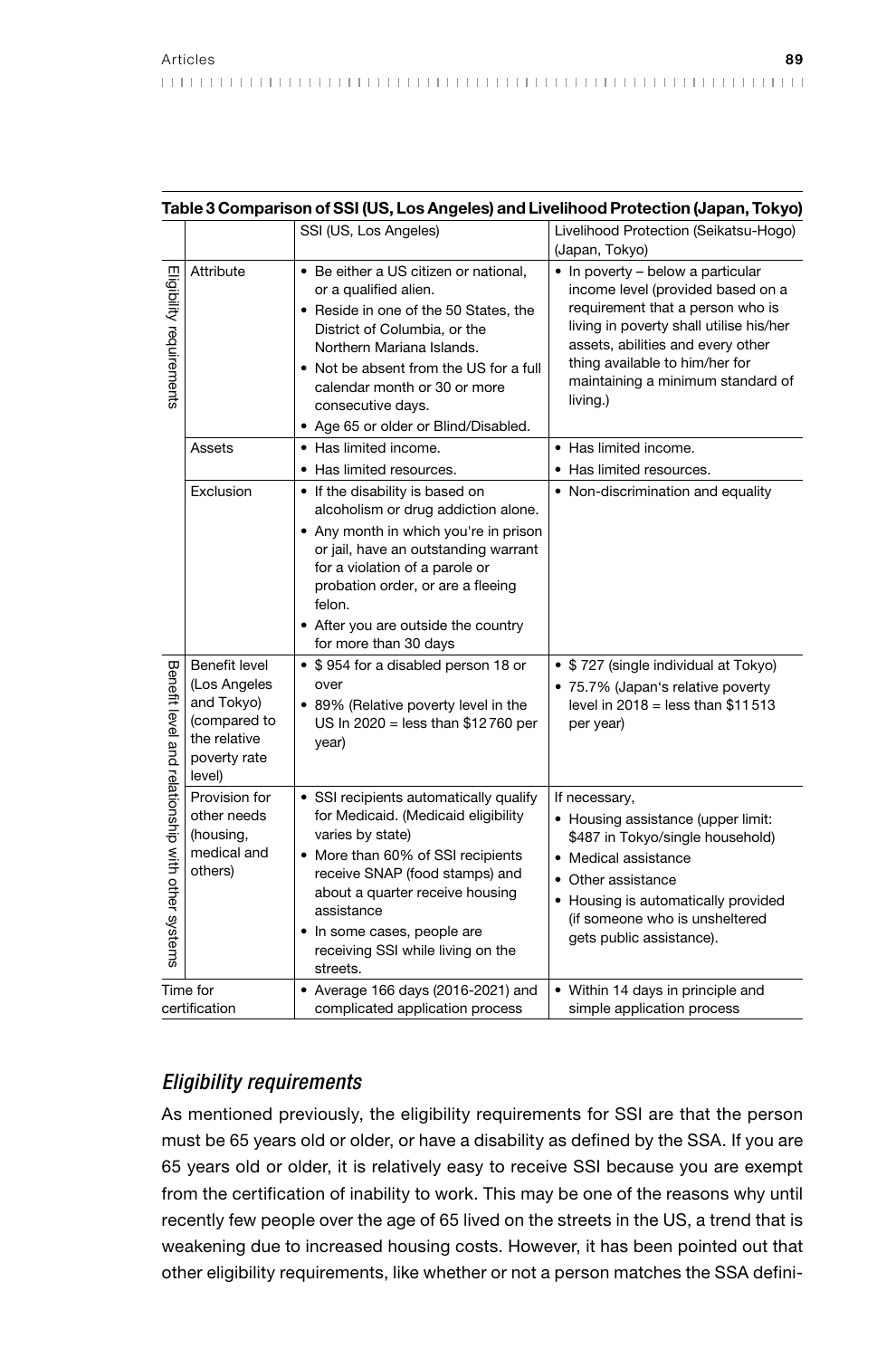tion of disability, are becoming stricter every year (Erkulwater, 2006). According to Dennis et al. (2011), 32% of adult applicants overall between the ages of 18 and 65 were awarded benefits, while only 10-15% of adult applicants experiencing homelessness were awarded benefits. In addition, SSI has a provision that excludes benefits to those who do not comply with warrants for serious crimes and those who violate various conditions required by probation. In the US, and especially Los Angeles, there is a movement to criminalise homelessness, critiqued as a 'police first' approach (Marr et al., 2009). If this movement is thoroughly implemented, the number of people excluded from SSI may increase. The SSI system was also revised in 1997 to exclude people whose disability is based on alcohol or drug dependence, and this has resulted in the exclusion from SSI of a large number of people experiencing homelessness (GAO, 2000). Considering that 31% of the people experiencing unsheltered homelessness have substance use disorders, this requirement may result in a significant number of people with disabilities who are not eligible for SSI.

In contrast, Japan's public assistance has no requirements other than financial need (a 'general assistance principle'), and people of any age with or without disabilities are eligible to receive it. In addition, involvement in crimes such as those mentioned above does not result in exclusion (a 'non-discrimination principle'). According to previous studies, about 30-40% of adults experiencing homelessness in Japan have criminal records (Kakegawa, 2020).

### *Benefit level*

In 2020, the prescriptive SSI benefit level for a person with a disability over the age of 18 in California was \$954/month. But this amount depends on household composition, type of disability, and so on. The maximum SNAP (food assistance) benefit for a single-person household, which 60% of SSI recipients are said to receive concurrently, is \$194/month. If we look at the relationship between SSI and the US relative poverty standard for 2020 (half of the median disposable income), SSI alone in California covers about 89%, and if we add SNAP, the figure would be about 107%. This means that it is possible to get an amount above the official US poverty line. However, the national poverty threshold does not adjust for regional cost of living differences, and California in particular has experienced significant housing costs increases. As shown in Figure 3, SSI payments (combined state and federal shares) have been losing ground to housing price increases, and indeed have fallen below the fair market rent for an efficiency apartment in LA since 2015, when unsheltered homelessness also began to rise. This indicates that, because of the decline of affordable housing, even people who receive SSI are often unable to get out of homelessness.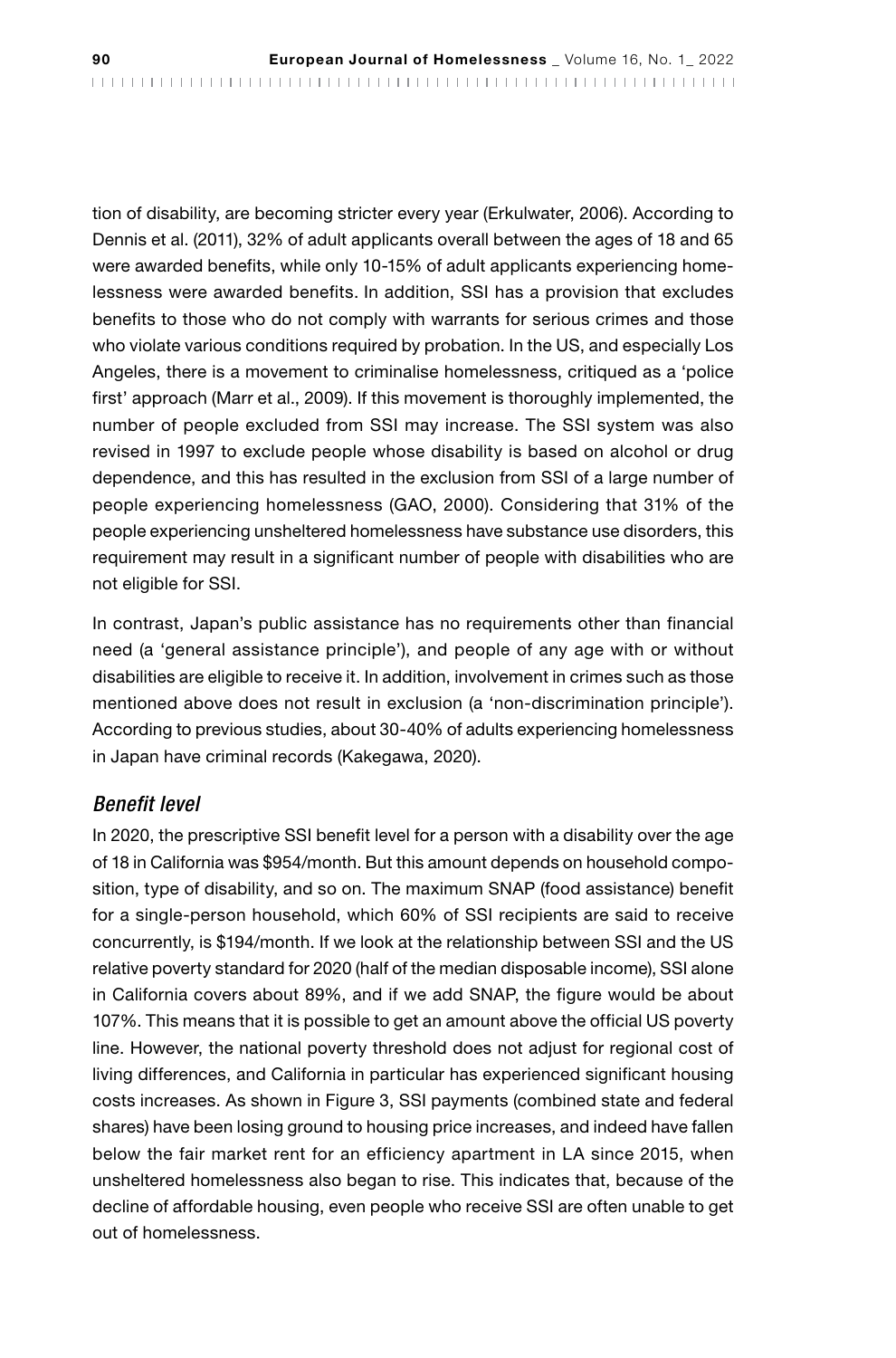Figure 3 California's SSI/SSP programme has not covered the cost of a studio apartment in LA County since 2008 and has not covered the cost of shared housing in LA County (United Way of Greater Los Angeles, Home for Good Initiative. The Older Adult Strategy: A Roadmap of Strategic System Investments to End Homelessness Among Older Adults in Los Angeles, September 2021).



Homelessness Among Older Adults in Los Angeles, September 2021

Homelessness Among Older Adults in Los Angeles, September 2021

California's SSI/SSP program has not covered the cost of a studio apartment in LA County since 2008.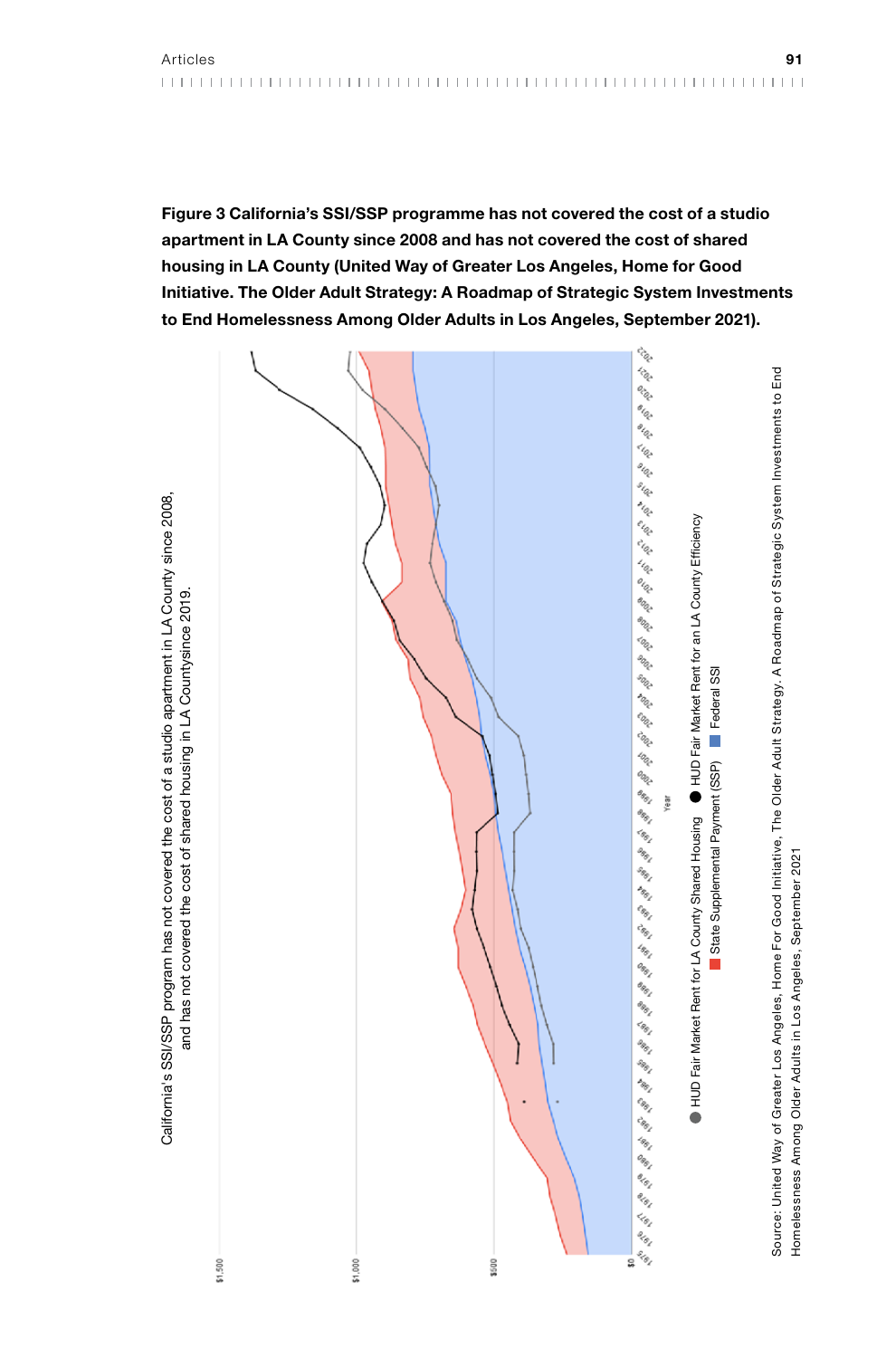In Japan, public assistance provides \$727 in cash benefits for a single person (assuming the age of 40-59) in a high-cost city (like Tokyo). So, public assistance alone covers about 75% of the relative poverty line. However, public assistance in Japan includes eight forms of assistance, including housing and health care. We refer to this as a 'package system'. If you need to pay for housing, in addition to living expenses, it will be provided from within the same welfare system. When a person experiencing street homelessness receives welfare, housing costs or facilities are automatically provided. If we add housing assistance to the cash benefit (with an upper limit of \$487), which is almost automatically granted to unsheltered people who receive public assistance, the benefit level is 126% of the relative poverty line. This high level of benefits was noted in a study that showed that Japan had the smallest difference between the minimum wage (full-time work) and the total amount of social assistance plus housing assistance in OECD countries (Yamada and Komamura 2018). Japanese public assistance's inclusion of housing assistance closes a major part of that gap. In contrast, in the US, while SSI comes with guaranteed health insurance (Medicaid), it does not come with housing assistance. Only about 25% of SSI recipients receive housing assistance (in the US housing assistance is not an entitlement), which is administered by a separate federal agency under a separate application and eligibility process (US HUD 2021).

### *Time for certification*

According to data published by the SSA, the average number of days from the time of application for SSI to the time it is adjudicated is 166 days (average for 2016-2021). As mentioned earlier, SSI's accreditation rate is not high, but even if an applicant is not accredited, they can reapply within 60 days. However, the average number of days it takes to adjudicate that reapplication is also 103 days (average for 2018). According to interviews with people experiencing homelessness and their advocates, people often have difficulties applying for SSI and some may be incarcerated for minor offenses during the application process. The lack of immediate access to psychiatric care after release from prison, which is necessary to prove disability, has also been pointed out as a problem. Also, for people on the street, especially those with severe mental health issues, it is difficult to attend meetings and keep documents, a situation that is likely worsening with increased sweeps of tents and encampments in US cities. These difficulties contribute to rejections of applications and a longer time to get approved for SSI benefits.

It has also been pointed out that people who are homeless often use drugs and alcohol to cope with their situations (National Coalition for the Homeless 2009). As mentioned earlier, SSI can be denied if the disability can be attributed to alcohol or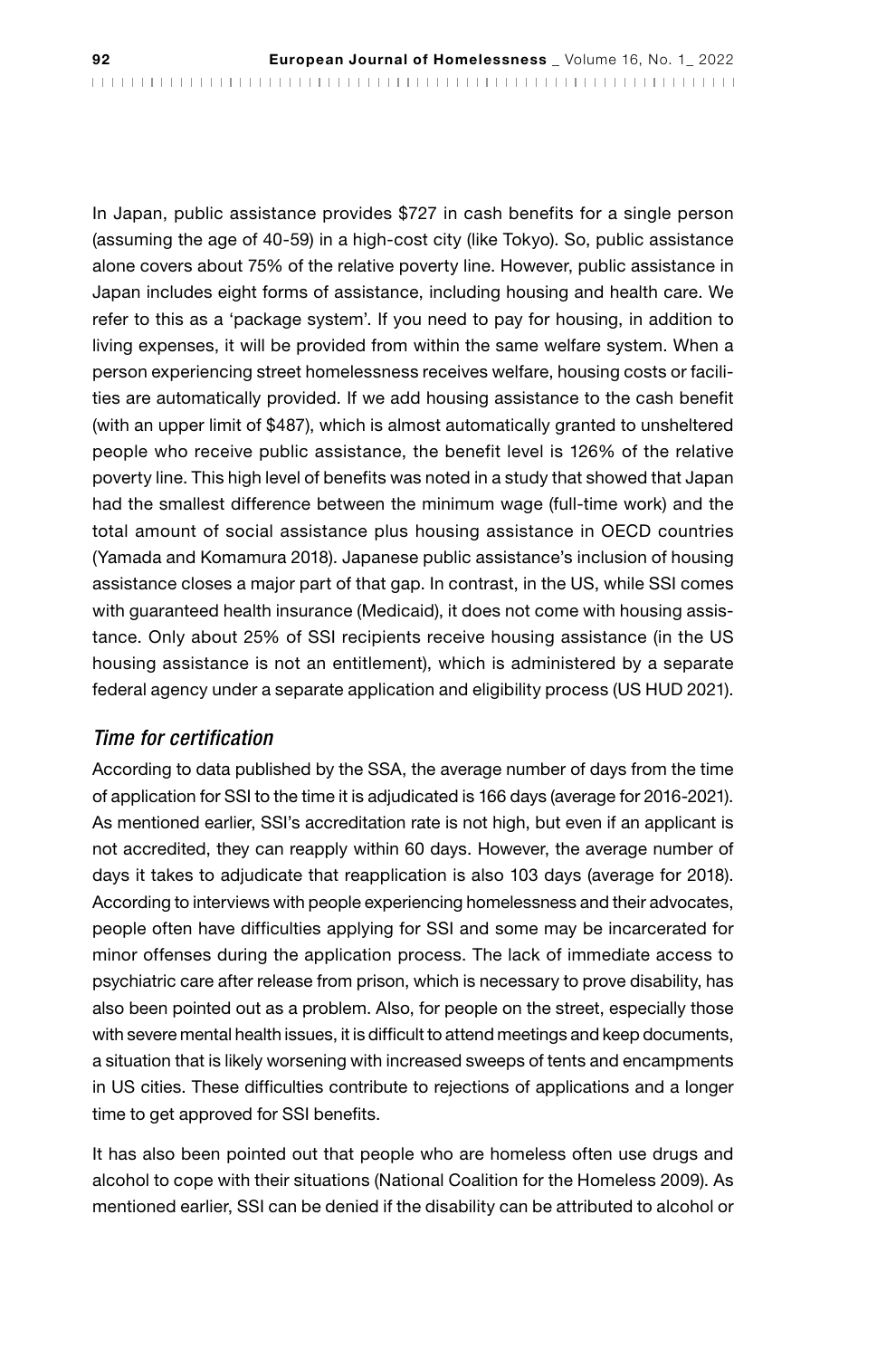drug dependence. Thus, a prolonged period for SSI adjudication due to homelessness can be argued as increasing the risk of SSI denial due to an increased risk of substance use.

Japan's public assistance on the other hand is basically ruled upon within 14 days, with a maximum of 30 days. Also, since the only requirement for receiving welfare is financial, very few cases are not approved if the applicant is living on the streets and is willing to move into shelter or housing introduced by the welfare office. For example, according to statistics from the Shinjuku City Welfare Office (2020), which has the largest number of people experiencing unsheltered homelessness in Tokyo, all 924 applications for public assistance submitted by people staying on the streets were approved. Of these applicants, 829 people moved into Single Room Occupancy (SRO) units, 33 to welfare facilities (shelters), and 62 to hospitals.

## Discussion – Three Characteristics of Welfare in the Context of Declining Street-Level Homelessness in Japan

Based on the above comparison, the characteristics of Japanese public assistance that contribute to a reduction in street homelessness can be summarised in three key words: 1. Generality, 2. Comprehensiveness, and 3. Expeditiousness.

### *Generality*

'Generality' refers to the fact that Japan's public assistance is targeted at a single, broad, and inclusive category of the needy, rather than by multiple, narrow, and exclusionary categories as in the US. To put it succinctly, the system is designed so that anyone in need can use it. Needless to say, the concept of homelessness refers to a condition. As we saw in Table 3, those experiencing homelessness are a diverse group of people, and if the system is designed according to categories, as is the case with public assistance in the US, some people will be left behind because of the need to match these requirements in order to be able to access the system. Therefore, to reduce street-level homelessness, it would be preferable to design a system without limiting the categories (according to the 'general assistance principle') as in Japan.

### *Comprehensiveness*

The 'comprehensiveness' of Japan's welfare system means that it combines various types of assistance that can address multiple aspects of poverty in addition to living expenses. As mentioned above, Japanese welfare is a combination of cash benefits from livelihood assistance and, if necessary, housing and health care. Therefore, if someone living on the streets receives public assistance, housing assistance is also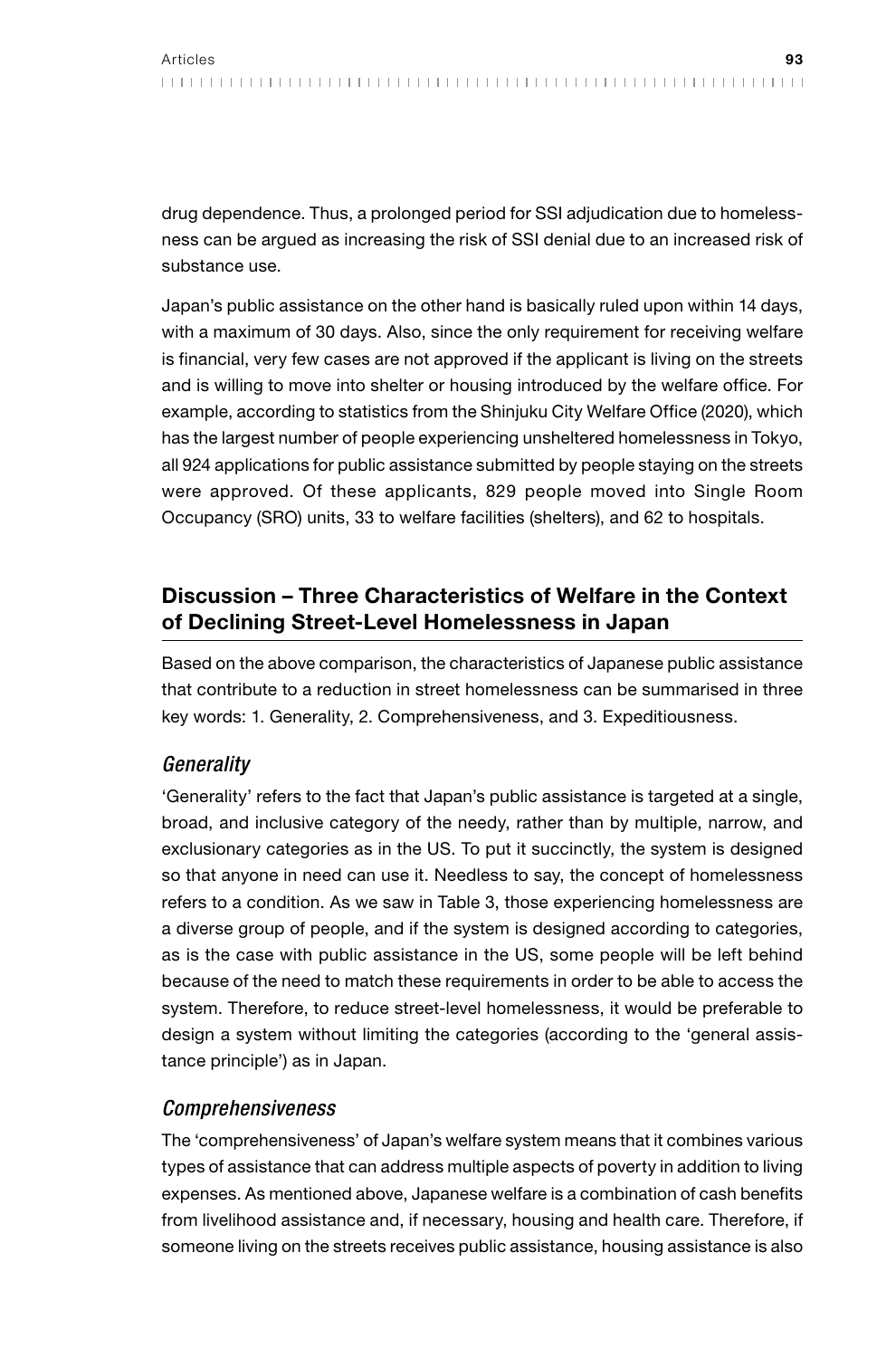automatically provided. When considered in the context of reduced homelessness in Japan, the inclusion of a housing assistance mechanism in the public assistance system is extremely significant.

#### *Expeditiousness*

'Expeditiousness', as the name implies, means that the time from application to adjudication is extremely short compared to SSI in the US. This reduces the possibility of prolonged homelessness, as well as the associated deterioration of physical and mental health, and police citations, arrests, and incarcerations.

### *Which factor has been most important in driving the decline?*

The three features of Japan's welfare system that we have described above were built into the system from the time it was established in 1950. In spite of this, streetlevel homelessness rose dramatically in Japan during the 1990s. This is because the generality of the system was not properly applied in operation. During the recession at this time, middle-aged and older unemployed men at risk of homelessness, many of them day labourers, were effectively excluded from the welfare system through street-level bureaucracy (Lipsky, 2010). Unemployed, able-bodied men of working age seeking aid at welfare offices were generally told by staff to look for work, or that they needed an address for benefits, going against the spirit of the law that created the programme. Many of these men internalised the sentiment that they were not eligible because they were physically able to work and refrained from pursuing benefits.

From the perspective of contributing to the reduction of homelessness at the street level, it is important to note that generality has changed significantly at the operational level since this time. In response to the increase in the number of people experiencing homelessness and groups advocating on their behalf in the early 2000s, the application of public assistance to working-age people was gradually liberalised at the operational level. Furthermore, the Lehman shock in 2008 (the 'Great Recession') increased public concern for contract workers who would become suddenly unemployed, triggering an extensive review and reform of the operation of public assistance. This has made it possible for people of working age to receive the benefit more readily.

From this perspective, of the three characteristics mentioned above, generality seems to be the one that has contributed the most to the reduction of street-level homelessness in Japan. Implementing generality enabled the other two components of Japan's system to have positive impacts on a broader population. Considering the comparison with the US, it seems that generality is the key to expand eligibility to include most people who are experiencing homelessness; that expeditiousness makes it possible to access the benefit quickly; and comprehen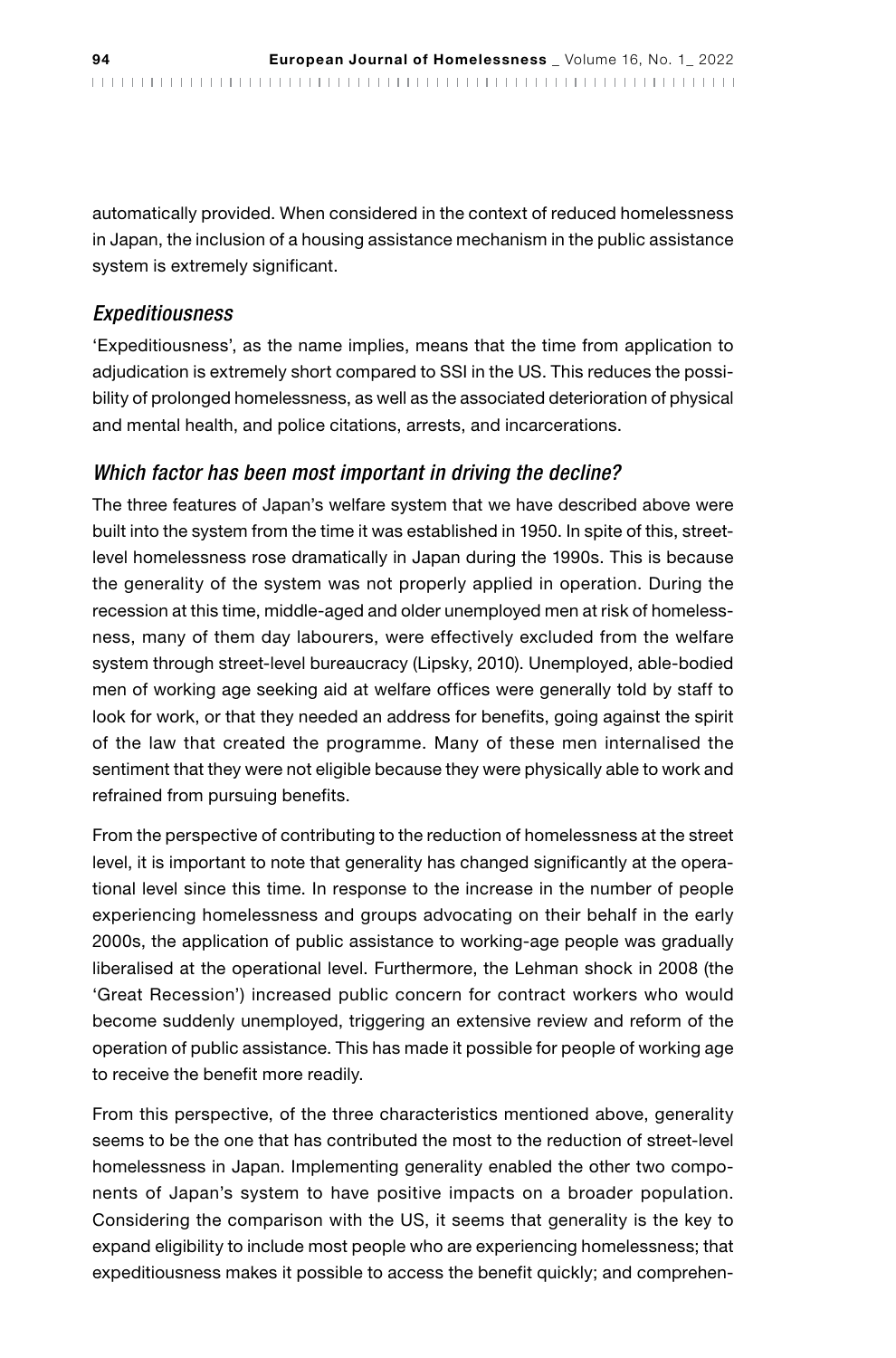siveness enables people who are experiencing homelessness to get access to necessary housing assistance. Together these appear to be the necessary and sequential elements of the public assistance system in Japan that has reduced street homelessness there.<sup>2</sup>

## Lessons and Remaining Issues

The three working components of Japan's "Livelihood Protection" public assistance system suggest specific ideas for reforming SSI that could contribute to durable, long-term decreases in street homelessness in the US. First, the principle of generality suggests that SSI should be made to be needs-based and not based on categories like disabled and elderly. Basic income programmes are being implemented in US cities and could lay the groundwork for a more generally applied SSI benefit. Second, SSI should be made more comprehensive and inclusive of an adequate housing benefit that is useful in skyrocketing rental markets. This is especially important since an aging population in the US is becoming more vulnerable to homelessness due to the affordable housing crisis. Also, housing benefits as applied in supportive housing programmes have already demonstrated success in the US. Third, expeditiousness in processing applications and allocating benefits is necessary to avoid prolonging homelessness. There have already been hardearned gains in reducing time to adjudication for SSI applications, but efforts need to be made to redouble them. All of these approaches would need substantial federal, state, and local investment. However, they would work in a complementary fashion, with generality reducing the complexity of proving eligibility, and expeditiousness increasing the effectiveness of comprehensive approaches including housing subsidies, for example.

This study discusses the decline in the number of people experiencing street homelessness, focusing on the Japanese public assistance system and how its features contribute to exits from street homelessness. However, it is also necessary to discuss the decline in the number of people who experience homelessness from a preventive perspective (i.e., whether the number of people who become newly homeless is increasing or decreasing). As we have discussed in this paper, the welfare system in Japan is a comprehensive system that combines various kinds of assistance. However, because it is allocated based on demonstrated need, it can only be used after income and assets are almost gone. In this sense, it is weak as a system to prevent people from becoming homeless. In recent years, from this perspective, some have advocated the 'dismantling' of the welfare system (Iwata,

*<sup>2</sup>* See Kitagawa (2021) for a more critical analysis of how punitive measures like evictions have worked alongside the public assistance system in the decline of street homelessness in Tokyo.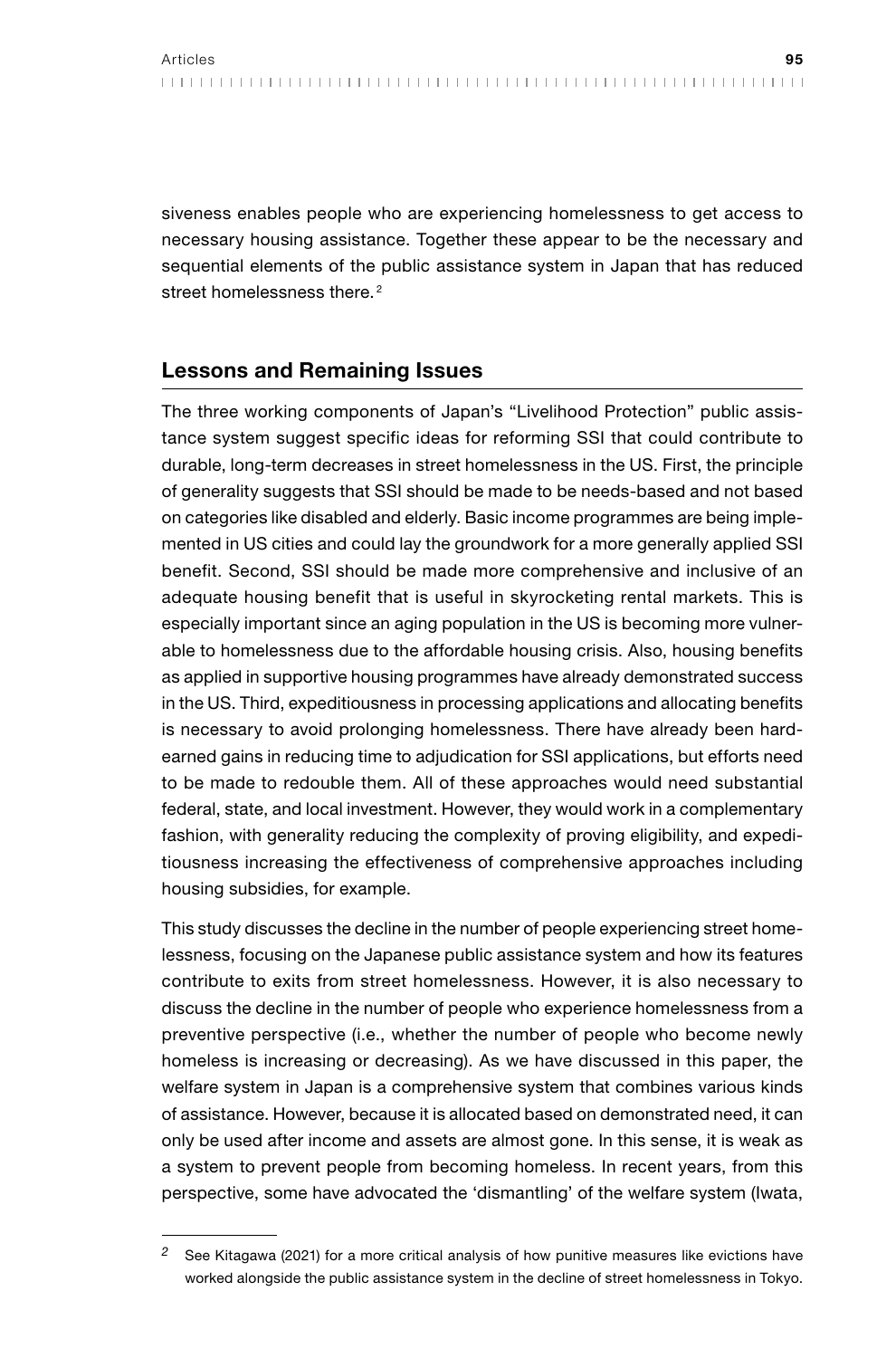2021b). This approach proposes that the eight types of assistance included in Japan's welfare system be incorporated into a variety of existing social services to secure a minimum standard of living. From the perspective of preventing people from becoming homeless, such a shift would change our assessment of the features of the Japanese welfare system described in this paper.

Japan's welfare system has two other glaring issues that demand mention in the context of addressing homelessness. The first is stigma. In Japan, there is a strong stigma against receiving public assistance due to a high expectation for self-reliance, especially for people experiencing homelessness (Goto 2010). This is very important because when people apply for public assistance, their relatives (usually parents, siblings, and adult children, but also possibly including even cousins) are contacted to inquire about their support. As a result, the take-up rate of welfare in Japan is reported to be around 15-20%. Some people experiencing homelessness do not apply for welfare to avoid this aspect of the system (Inaba, 2021).

The second is about appropriate housing. Some of the shelters introduced by welfare offices upon application or operated by private organisations who bring unhoused people to offices for application are inadequate in terms of the living environment and the support provided. These shelters are sometimes mocked as the 'poverty industry.' The decline in street-level homelessness in Japan includes many cases of people receiving public assistance and transitioning to these facilities. If we apply this to the ETHOS context described in section 2, we could say that Japan has just moved people from Roofless ('People living rough') to Houseless ('People in accommodation for the homeless') or Inadequate ('People living in unfit housing') statuses. Thus, the decline in street homelessness in Japan that we have discussed does not mean a decline in the overall number of people experiencing homelessness defined more broadly. In this sense, the policy evaluation about a 'decline' in street-level homelessness described in this paper has possibly different connotations. A remaining challenge for researchers and practitioners in Japan is to examine and address these issues. Also, comparative research on public assistance systems outside of the US could further reveal characteristics of Japan's public assistance system associated with reduced street homelessness.

*This work was supported by Grant-in-Aid for Scientific Research, Fund for the Promotion of Joint International Research (Fostering Joint International Research (B)) Grant Number: 19KK0047 and Grant-in-Aid for Early-Career Scientists Grant Number: 19K13950.*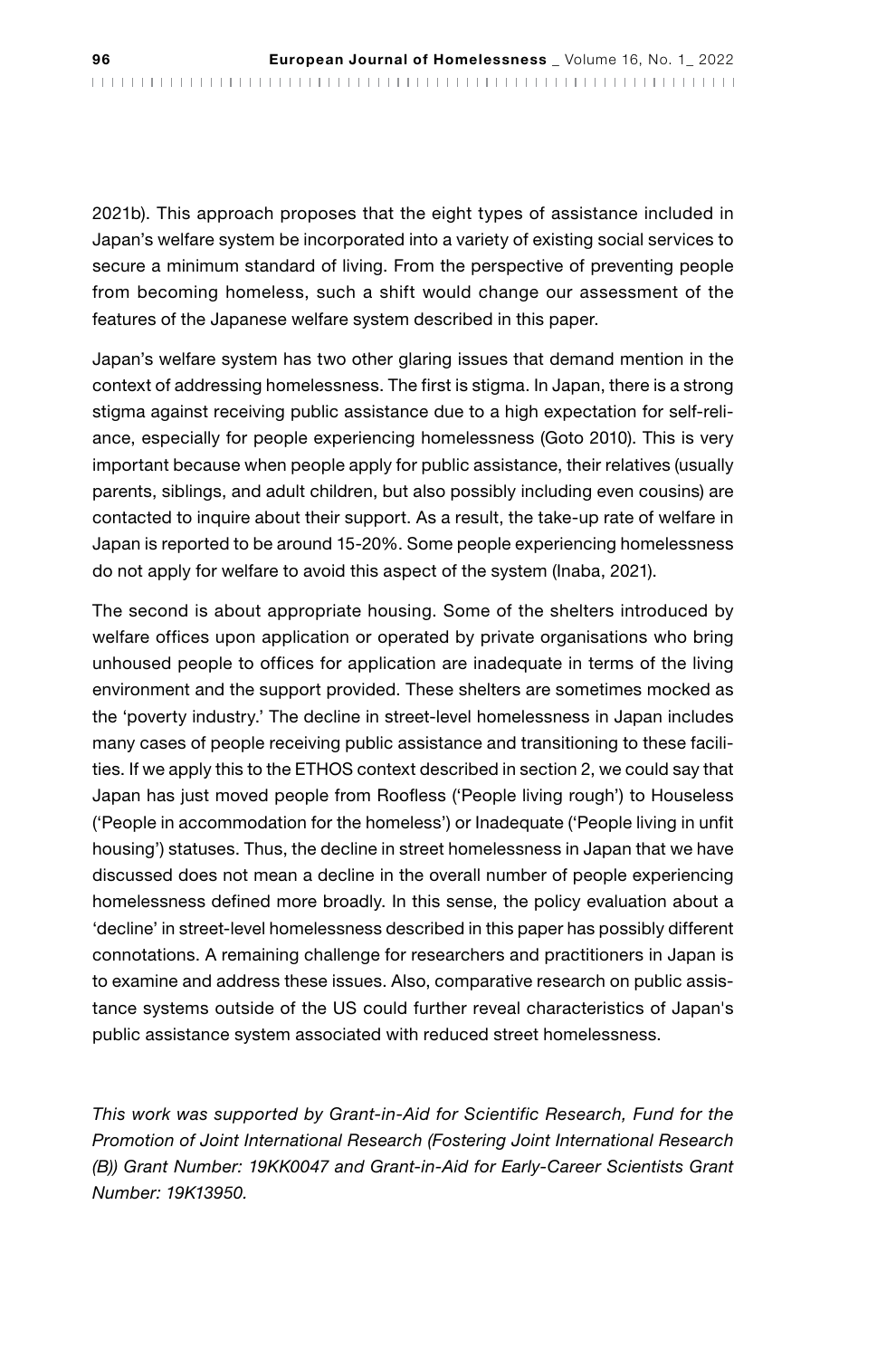### \ References

Center on Budget and Policy Priorities homepage. Available at: (<https://www.cbpp.org/research/social-security/supplemental-security-income>)

Culhane, D.P., et al. (2007) Testing a Typology of Family Homelessness Based on Patterns of Public Shelter Utilization in Four US Jurisdictions: Implications for Policy and Program Planning, *Housing Policy Debate* 18(1) pp.1-28.

Dennis, D., Lassiter, M., Connelly, W. H., & Lupfer, K. S. (2011) Helping Adults who are Homeless Gain Disability Benefits: The SSI/SSDI Outreach, Access, and Recovery (SOAR) Program, *Psychiatric Services* 62(11) pp.1373-1376.

Dennis P Culhane, Dan Treglia, Thomas Byrne, Stephen Metraux, Randall Kuhn, Kelly Doran, Eileen Johns, Maryanne Schretzman., (2019)The Emerging Crisis of Aged Homelessness: Could Housing Solutions Be Funded from Avoidance of Excess Shelter, Hospital and Nursing Home Costs? Available at: https://works.bepress.com/dennis\_culhane/223/

Dozier, D. (2022) Rethinking the Homeless Crisis: Black Spatial Visions for Los Angeles, *Antipode* 54(3) pp.752-771.

Erkulwater, J.L. (2006) *Disability Rights and the American Social Safety Net* (New York: Cornell University Press).

Government Accountability Office (GAO) (2000) HOMELESSNESS: Barriers to Using Mainstream Programs. https://www.gao.gov/assets/rced-00-184.pdf

Gotō, H. (2010) Daitoshi hōmuresu no jittai ni to shien kadai: seikatsu hogo seido wo chūshin to shite [Conditions and support issues for the homeless of major urban areas: A focus on the livelihood protection system], *Hinkon Kenkyū* 4 pp.108-17.

Inaba, T. (2021) Ankēto kara wakatta fuyō-syō-kai no kabe [Survey reveals "inquiry of support" as a barrier] Chingin to syakai hosyō

Iwata, M. (2021a) What is the Problem of Homelessness in Japan? Conceptualisation, Research, and Policy Response, *International Journal on Homelessness* 1(1) pp.98-124.

Iwata, M. (2021b) Seikatsu-hogo kaitai ron [The Theory of Dismantling of Public Assistance] Iwanami syoten.

Kakita, Y. (2020) Gurōbaru shiten wo majiete Nihon no hōmuresu• huantei kyojū wo torae naosu [Reexamining on homelessness and hosing exclusion in Japan through global perspective] Oosaka hoken izasshi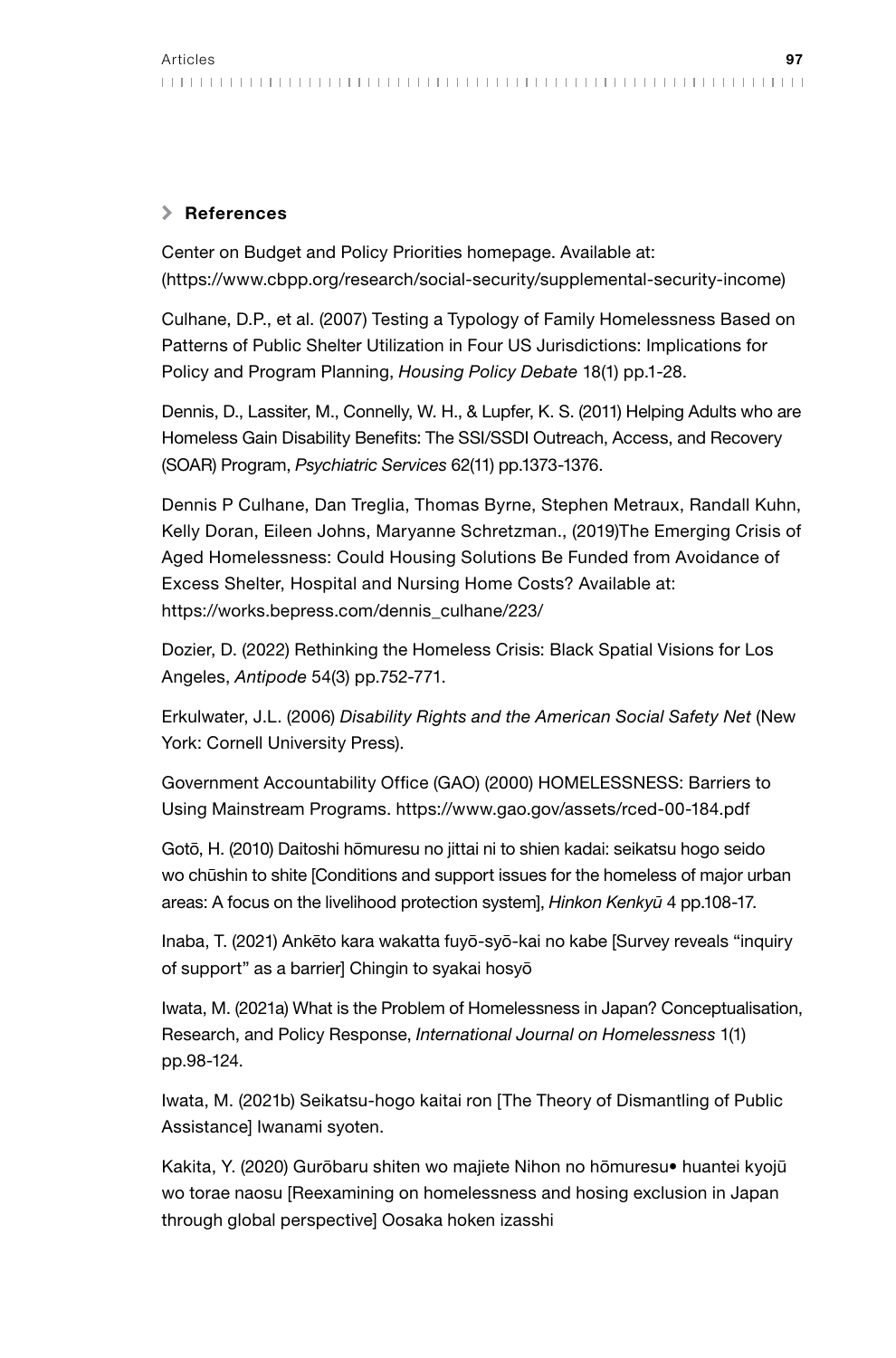Kakegawa, N. (2020) Hanzai kara no syakai fukki wo toinaosu [Rethinking Rehabilitation from Crimes] Jyun pō sya.

Kitagawa, Y. (2021) Homeless Policy as a Policy for Controlling Poverty in Tokyo: Considering the Relationship between Welfare Measures and Punitive Measures, *Critical Sociology* 47(1) pp.91-110.

Kousei rōdō sho (2013-2020) Hōmuresuno jittaini kansuru zenkoku chōsa houkokusho [Report on the National Survey on Homelessness]. https://www.mhlw.go.jp/toukei/list/63-15.html

Lipsky, M. (2010) *Street-Level Bureaucracy: Dilemmas of the Individual in Public Services* (New York: Russell Sage Foundation).

Los Angeles Homeless Services Authority(LAHSA)homepage <https://www.lahsa.org/data-refresh> [https://www.lahsa.org/documents?id=3423-2019-greater-los-angeles-homeless](https://www.lahsa.org/documents?id=3423-2019-greater-los-angeles-homeless-count-los-angeles-county.pdf)[count-los-angeles-county.pdf](https://www.lahsa.org/documents?id=3423-2019-greater-los-angeles-homeless-count-los-angeles-county.pdf) [https://www.lahsa.org/documents?id=4680-2020-greater-los-angeles-homeless](https://www.lahsa.org/documents?id=4680-2020-greater-los-angeles-homeless-count-city-of-los-angeles)[count-city-of-los-angeles](https://www.lahsa.org/documents?id=4680-2020-greater-los-angeles-homeless-count-city-of-los-angeles) 

Marr, M.D. (2015) *Better Must Come: Exiting Homelessness in Two Global Cities* (New York: Cornell University Press).

Marr, M. D., DeVerteuil, G., & Snow, D. (2009) Towards a Contextual Approach to the Place–Homeless Survival Nexus: An Exploratory Case Study of Los Angeles County, *Cities* 26(6) pp.307-317.

Morikawa, S., Uehara, R., Okuda, K., Shimizu, H., Nakamura, K. (2011) Tokyo-to no 1chiku ni okeru hōmuresu no seishin shikkan yūbyō-ritsu [Prevalence of mental illness among the homeless in a district of Tokyo] Nihon Kōsyu Eisei Zasshi.

National Coalition for the Homeless (2009) Substance Abuse and Homelessness

Zenkoku Hōmuresu Shien Network [National Homeless Support Network] (2020) Fuanteina kyozyū jyō-tai ni aru seikatsu konkyū-sya no haaku syuhō ni kansuru chō-sa houkoku syo [Report of Survey Research Work on Methods of Ascertaining the Lifestyle of the Needy in Unstable Living Conditions] http://www.homeless-net.org/docs/2020-03\_homelessnet\_mhlwreport.pdf

Noda, H. (2007) Amerika no hosokuteki hoshō shotoku (SSI) no tenkai [Development of Supplemental Security Income in the United States] Kaigai syakai hoshō kenkyū